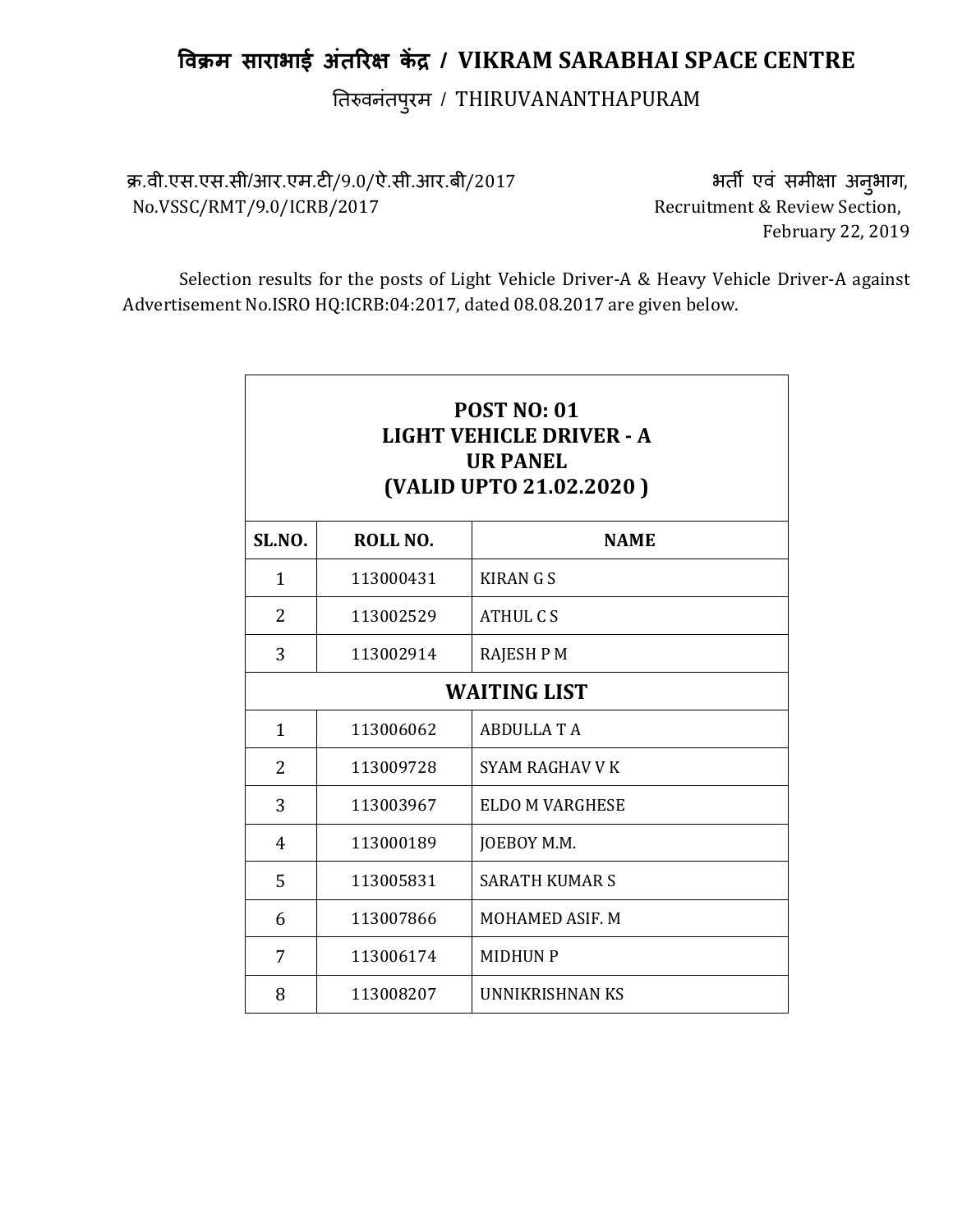# POST NO: 01 LIGHT VEHICLE DRIVER - A UR EX-SERVICEMEN PANEL (VALID UPTO 21.02.2020 )

| SL.NO.              | ROLL NO.  | <b>NAME</b>             |
|---------------------|-----------|-------------------------|
| 1                   | 113000467 | VINOD PG                |
| $\overline{2}$      | 113000246 | <b>GOPALANUNNI M P</b>  |
| 3                   | 113001683 | <b>VARGHESE MATHEW</b>  |
| 4                   | 113000457 | <b>BIJUS</b>            |
| 5                   | 113000039 | <b>ABHILASH V S</b>     |
| 6                   | 113002992 | SAJEEV KUMAR S          |
| <b>WAITING LIST</b> |           |                         |
| 1                   | 113008274 | KUMUDANADH K R          |
| 2                   | 113004671 | <b>SANTHOSH KUMAR R</b> |

### POST NO: 01 LIGHT VEHICLE DRIVER - A OBC PANEL (VALID UPTO 21.02.2020 )

| SL.NO.        | ROLL NO.  | <b>NAME</b>           |
|---------------|-----------|-----------------------|
| 1             | 113008446 | <b>VINAY S</b>        |
| 2             | 113006180 | <b>RETHEESH R</b>     |
| 3             | 113008822 | <b>JEETHU JAYAN</b>   |
| 4             | 113000292 | SIRAJUDEEN S          |
|               |           | <b>WAITING LIST</b>   |
| $\mathbf{1}$  | 113006062 | <b>ABDULLA T A</b>    |
| $\mathcal{P}$ | 113000189 | JOEBOY M.M.           |
| 3             | 113005831 | <b>SARATH KUMAR S</b> |
| 4             | 113007866 | MOHAMED ASIF. M       |
| 5             | 113006174 | <b>MIDHUN P</b>       |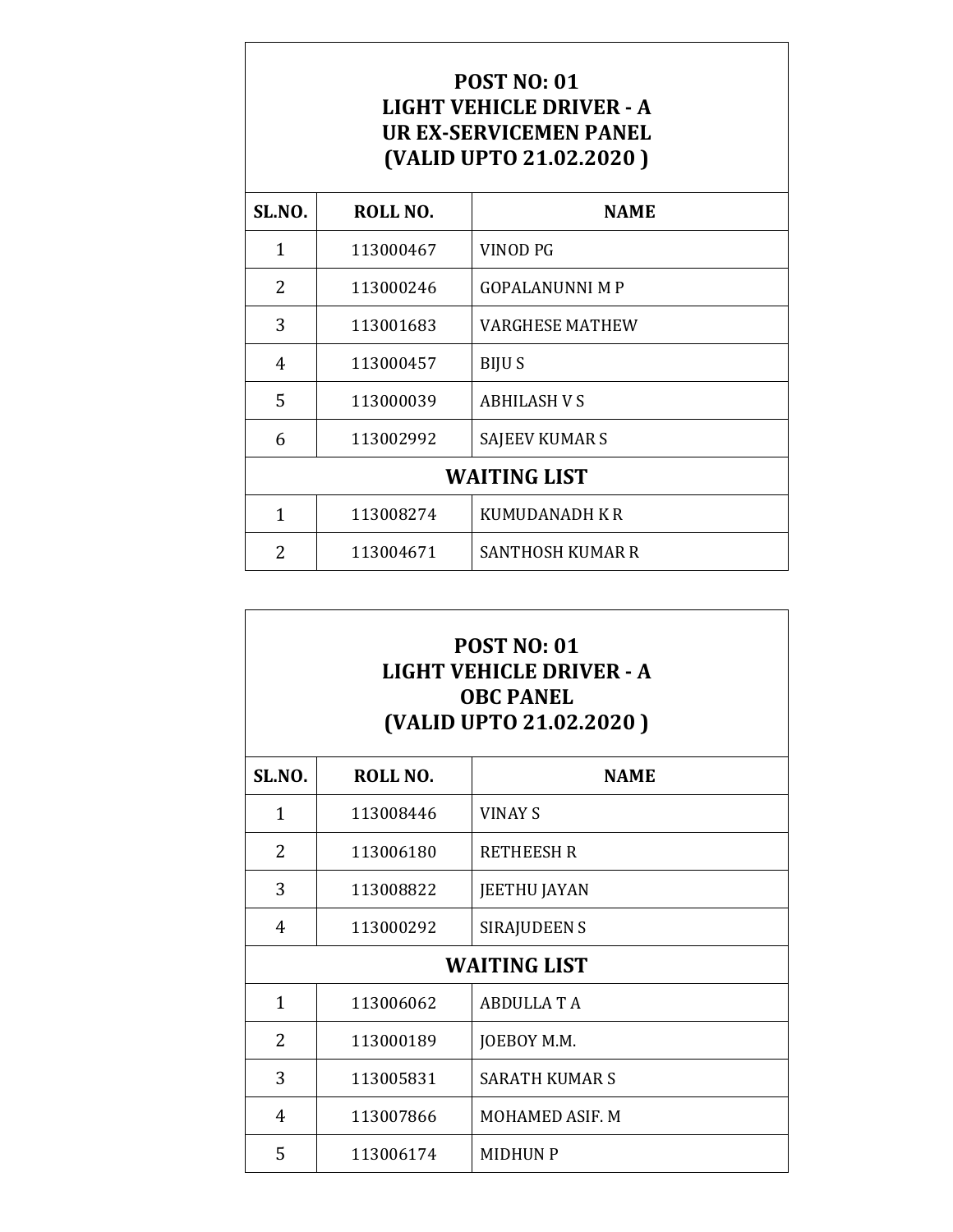|    | 113008207 | UNNIKRISHNAN K S    |
|----|-----------|---------------------|
|    | 113008609 | VIJITH V G          |
| 8  | 113004501 | SOORAJ S S          |
| q  | 113008501 | <b>ANAND S</b>      |
| 10 | 113008212 | <b>ARJUN P MANI</b> |

# POST NO: 01 LIGHT VEHICLE DRIVER - A OBC EX-SERVICEMEN PANEL (VALID UPTO 21.02.2020 )

| SL.NO.              | ROLL NO.  | <b>NAME</b>         |
|---------------------|-----------|---------------------|
| 1                   | 113007960 | DARWIN N R          |
| 2                   | 113000445 | <b>BINUM</b>        |
| 3                   | 113002811 | SHYJU KELAN VEETTIL |
| <b>WAITING LIST</b> |           |                     |
| 1                   | 113000539 | <b>BIJESH K K</b>   |
| 2                   | 111000119 | <b>JEYAKUMAR S</b>  |

| <b>POST NO: 01</b><br>LIGHT VEHICLE DRIVER - A<br><b>SC PANEL</b><br>(VALID UPTO 21.02.2020) |           |                       |  |
|----------------------------------------------------------------------------------------------|-----------|-----------------------|--|
| SL.NO.                                                                                       | ROLL NO.  | <b>NAME</b>           |  |
| 1                                                                                            | 113000244 | VIJAY ANANTH M        |  |
| $\overline{2}$                                                                               | 131003229 | <b>SOMA RAMA DASU</b> |  |
| 3                                                                                            | 113006104 | ARUNDEEP K K          |  |
| <b>WAITING LIST</b>                                                                          |           |                       |  |
| 1                                                                                            | 113001672 | <b>ARUNTN</b>         |  |
| $\overline{2}$                                                                               | 113000592 | N VIJAYAKANTH         |  |
| 3                                                                                            | 120000530 | <b>ARUN KUMAR</b>     |  |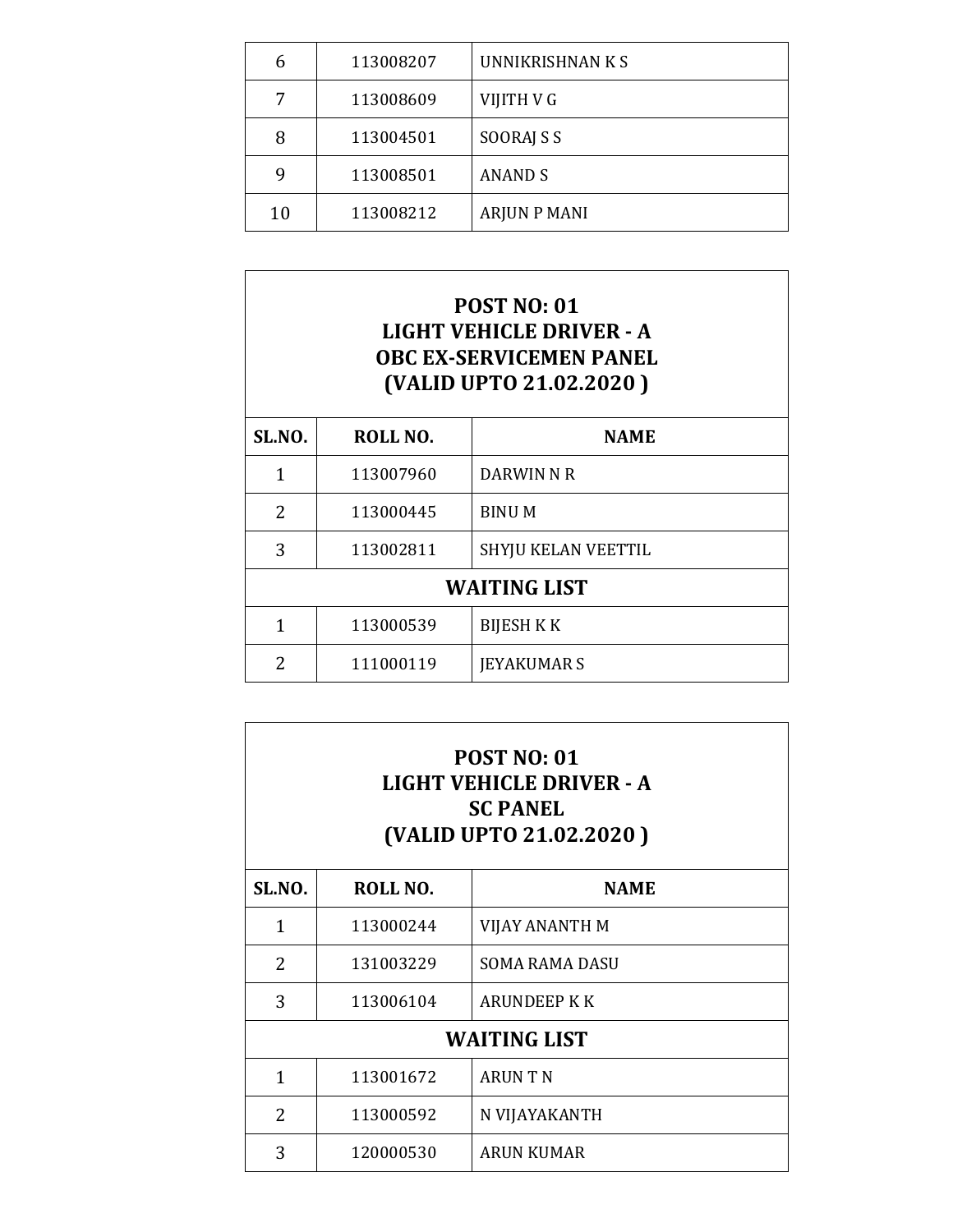|   | 111001290 | <b>MAHENDRAN S</b>     |
|---|-----------|------------------------|
| 5 | 113004126 | <b>ARUN SEKHAR G R</b> |
| 6 | 113003907 | SUBHASH.M              |
|   | 113004624 | <b>BIJU B</b>          |
| 8 | 125002424 | <b>SHAKTHIVEL J</b>    |

Note: Any appointment from the LVD-A Panel given above is purely provisional and subject to outcome of W.A.No.1543/2018 pending before the Hon'ble High Court of Kerala and until the matter attains finality

| <b>POST NO: 02</b><br><b>HEAVY VEHICLE DRIVER - A</b><br><b>UR PANEL</b><br>(VALID UPTO 21.02.2020) |           |                        |
|-----------------------------------------------------------------------------------------------------|-----------|------------------------|
| <b>SL.NO.</b>                                                                                       | ROLL NO.  | <b>NAME</b>            |
| $\mathbf{1}$                                                                                        | 213001341 | <b>RAJESH P M</b>      |
| 2                                                                                                   | 213003881 | DARWIN N R             |
| 3                                                                                                   | 213000971 | <b>JAYAN KN</b>        |
| 4                                                                                                   | 213000185 | <b>VINOD PG</b>        |
| 5                                                                                                   | 213004019 | <b>ARJUN P MANI</b>    |
| 6                                                                                                   | 213002467 | SREERAJ P C            |
| 7                                                                                                   | 213000184 | <b>BINUM</b>           |
| 8                                                                                                   | 213001296 | SHYJU KELAN VEETTIL    |
| 9                                                                                                   | 231000619 | SAYYAD RIYAZ PASHA     |
| 10                                                                                                  | 213000093 | <b>GOPALANUNNI M P</b> |
| 11                                                                                                  | 211000847 | A ABILASH GOWTHAM      |
| 12                                                                                                  | 213001486 | <b>AJITH S S</b>       |
| 13                                                                                                  | 213000193 | <b>BIJUS</b>           |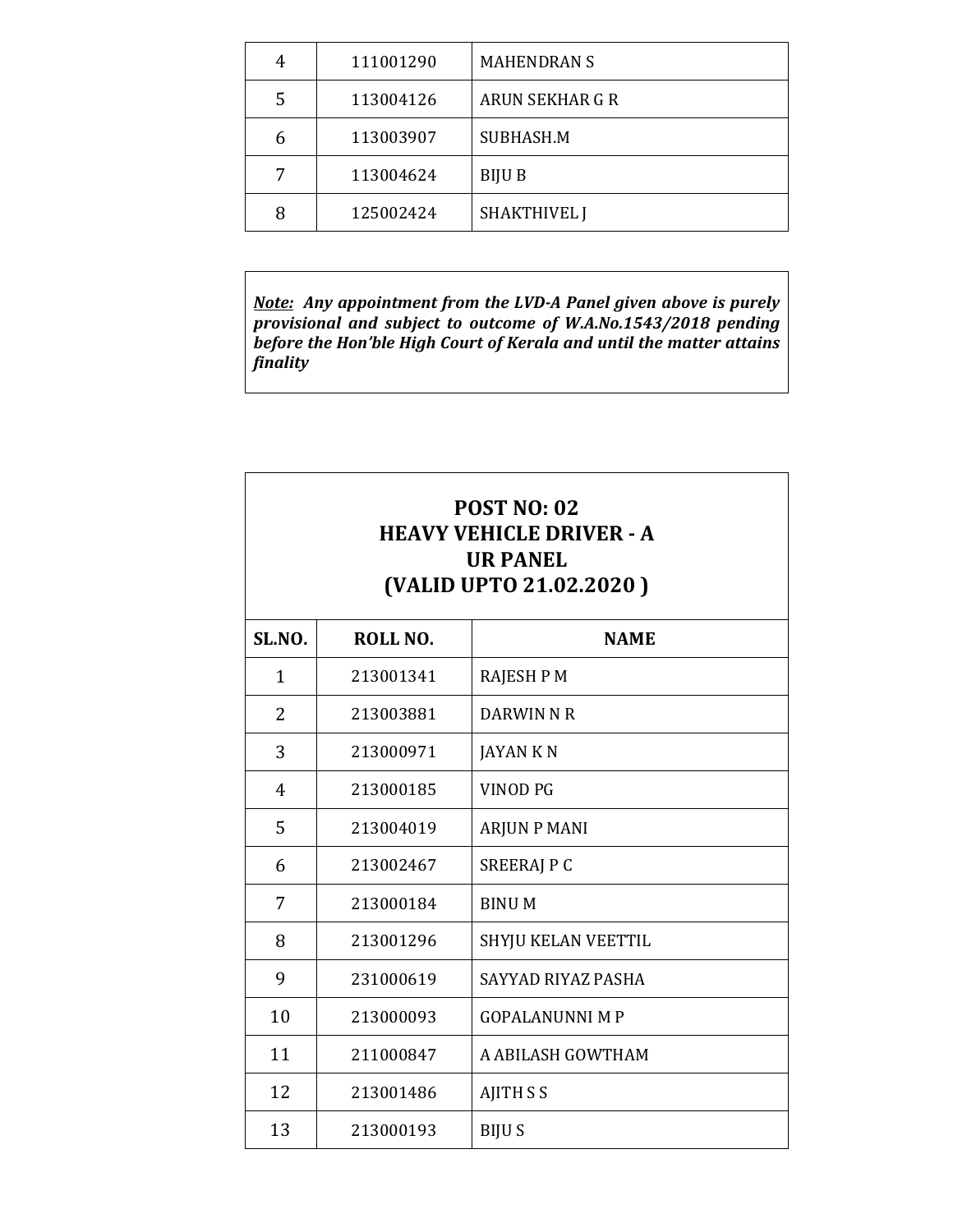| 14             | 231000746 | PAVAN KUMAR BELLAMKONDA    |
|----------------|-----------|----------------------------|
| 15             | 213001875 | <b>SAJEEV KUMAR S</b>      |
| 16             | 213001575 | <b>RENJITH V J</b>         |
|                |           | <b>WAITING LIST</b>        |
| $\mathbf{1}$   | 213000385 | PRASANTH SL                |
| 2              | 213000254 | <b>SHIBU GEORGE</b>        |
| 3              | 212000011 | <b>SHAILESH DAS</b>        |
| $\overline{4}$ | 225000573 | AKHIL VAISAKH.G            |
| 5              | 213000092 | PRAJITH P                  |
| 6              | 213000924 | <b>ADESH V L</b>           |
| 7              | 213000758 | <b>REJEESH LAL R</b>       |
| 8              | 213004459 | PRAJITH.C.B                |
| 9              | 231002852 | SYED KHAJA PASHA           |
| 10             | 231002075 | <b>BADDAM VENKAT REDDY</b> |
| 11             | 213000394 | PRAMOD K G                 |
| 12             | 213000046 | <b>JOSEPH K C</b>          |
| 13             | 213002899 | <b>NOUSHAD PH</b>          |
| 14             | 213001627 | <b>BIMISH K C</b>          |
| 15             | 213004691 | <b>ABY ISAAC</b>           |
| 16             | 213000069 | <b>VIPIN DEEP P</b>        |
| 17             | 213004295 | <b>DIJIPA</b>              |
| 18             | 211000477 | M.AMIRTHA RAJ              |
| 19             | 231001055 | <b>GANDI THRINADHA RAO</b> |
| 20             | 213002117 | <b>SHYAM PRAKASH.L</b>     |
| 21             | 231000376 | PATIL RAMRAO BHAURAO       |
| 22             | 213000249 | <b>KIRAN CHANDRAN R U</b>  |
| 23             | 213004786 | <b>KRISHNA MOHAN.V</b>     |
| 24             | 213002099 | SHAIJU G                   |
| 25             | 220000718 | VIJAY PAL                  |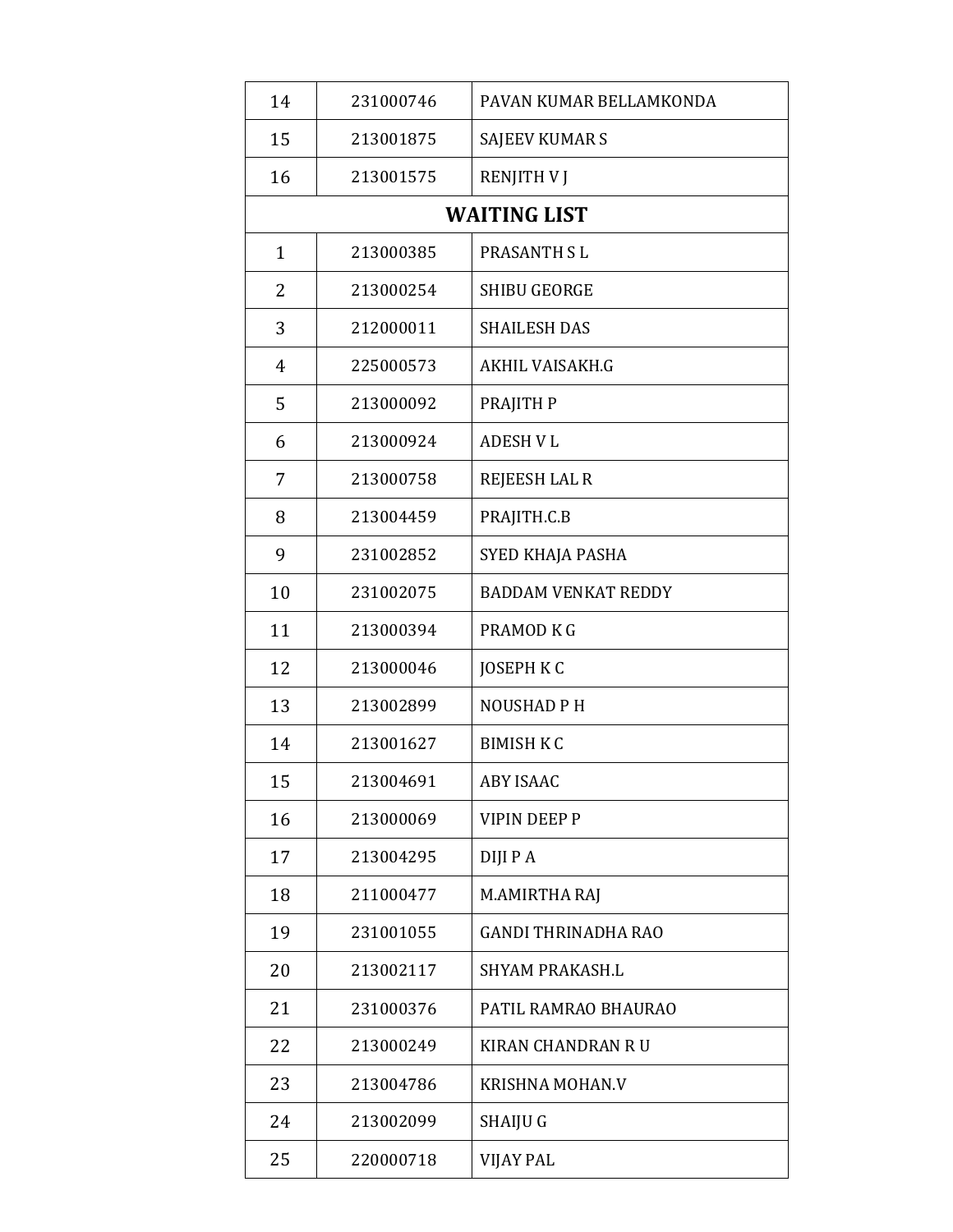| 26 | 213001783 | <b>SHAMEER A</b>       |
|----|-----------|------------------------|
| 27 | 213004206 | <b>ANEESH G</b>        |
| 28 | 213001472 | VISAKHAM VASUDHARAN .C |
| 29 | 213000959 | <b>JITHIN P</b>        |
| 30 | 220000253 | <b>KAPIL KUMAR</b>     |
| 31 | 231001726 | MUKKELLA DURGA PRASAD  |
| 32 | 213000642 | <b>MANUT DAS</b>       |
| 33 | 225000901 | <b>GIRISH M</b>        |
| 34 | 213002645 | VISHNU VIDYADHARAN     |
| 35 | 220001104 | <b>ASHWANI KUMAR</b>   |
| 36 | 213000829 | <b>ABHILASH T K</b>    |
| 37 | 213000406 | <b>RABEESH O B</b>     |
| 38 | 213000398 | <b>AJITH KB</b>        |
| 39 | 220000927 | <b>RAJESH</b>          |
| 40 | 213000079 | PRAVEEN T R            |

# POST NO: 02 HEAVY VEHICLE DRIVER - A UR EX-SERVICEMEN PANEL (VALID UPTO 21.02.2020 )

| SL.NO. | ROLL NO.  | <b>NAME</b>             |
|--------|-----------|-------------------------|
| 1      | 211000421 | <b>G RAGHU BABU</b>     |
| 2      | 213004043 | <b>KUMUDANADH KR</b>    |
| 3      | 213000041 | <b>SANTHOSH KUMAR R</b> |
| 4      | 213000190 | MAJU K S                |
| 5      | 213000192 | <b>SUNIL KUMAR S</b>    |
| 6      | 213000002 | SAJI KUMAR R            |
| 7      | 213001778 | <b>ANTHONY M T</b>      |
| 8      | 213001720 | RAMESH KUMAR V S        |
| 9      | 213000134 | PRADEEP KUMAR T T       |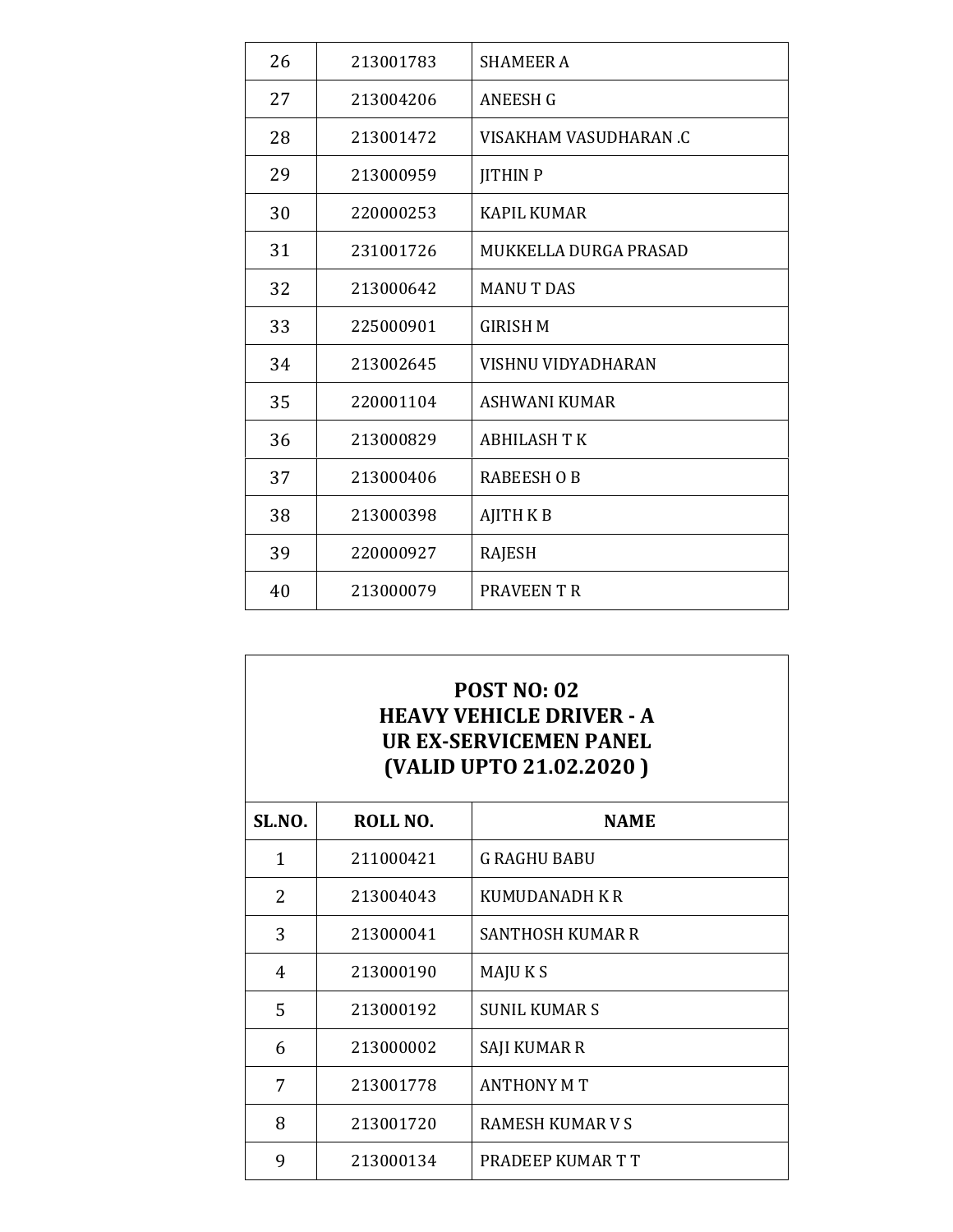| 10             | 213000269 | <b>AJITH KUMAR R</b>            |
|----------------|-----------|---------------------------------|
| 11             | 211000974 | <b>KRISHNAPRASAD KS</b>         |
| 12             | 213000388 | RAJESH L KAMMATH                |
| 13             | 213000273 | <b>ANILKUMARD</b>               |
| 14             | 213001215 | <b>BINOY C</b>                  |
| 15             | 231001647 | <b>GADDIPATI MURALI KRISHNA</b> |
| 16             | 213000242 | <b>BIJU KUMAR V</b>             |
| 17             | 213001064 | PREMJITH P                      |
| 18             | 213001524 | <b>HARIKUMAR G</b>              |
| 19             | 213002540 | SAJANAN S                       |
| 20             | 213000453 | <b>SANDEEP P</b>                |
| 21             | 213000126 | <b>BIJUVR</b>                   |
| 22             | 213000129 | <b>G RAMESH KUMAR</b>           |
|                |           | <b>WAITING LIST</b>             |
| $\mathbf{1}$   | 231001194 | SHAKTI KUMAR SHARMA             |
| $\overline{2}$ | 213000346 | PRAKASH KUMAR P                 |
| 3              | 213002120 | <b>GIRISH R</b>                 |
| 4              | 211000698 | RATHEESH KUMAR J                |
| 5              | 211000454 | RETNA GOPAL B                   |
| 6              | 213002187 | <b>BIJU VK</b>                  |
| 7              | 213000855 | JOSHY TJ                        |
| 8              | 213000189 | <b>BINUMON MD</b>               |
| 9              | 213003462 | <b>RATHEESH VR</b>              |
| 10             | 211000996 | <b>SHAIK SAMIAULLAH</b>         |
| 11             | 213002619 | <b>CHANDRA BOSE S</b>           |
| 12             | 213001114 | <b>SANTHOSH G</b>               |
| 13             | 213001228 | <b>SANALKUMAR G</b>             |
| 14             | 213000237 | <b>VINU KUMAR R</b>             |
| 15             | 213002171 | <b>DILEEPTG</b>                 |
| 16             | 213000903 | <b>JINEESH E</b>                |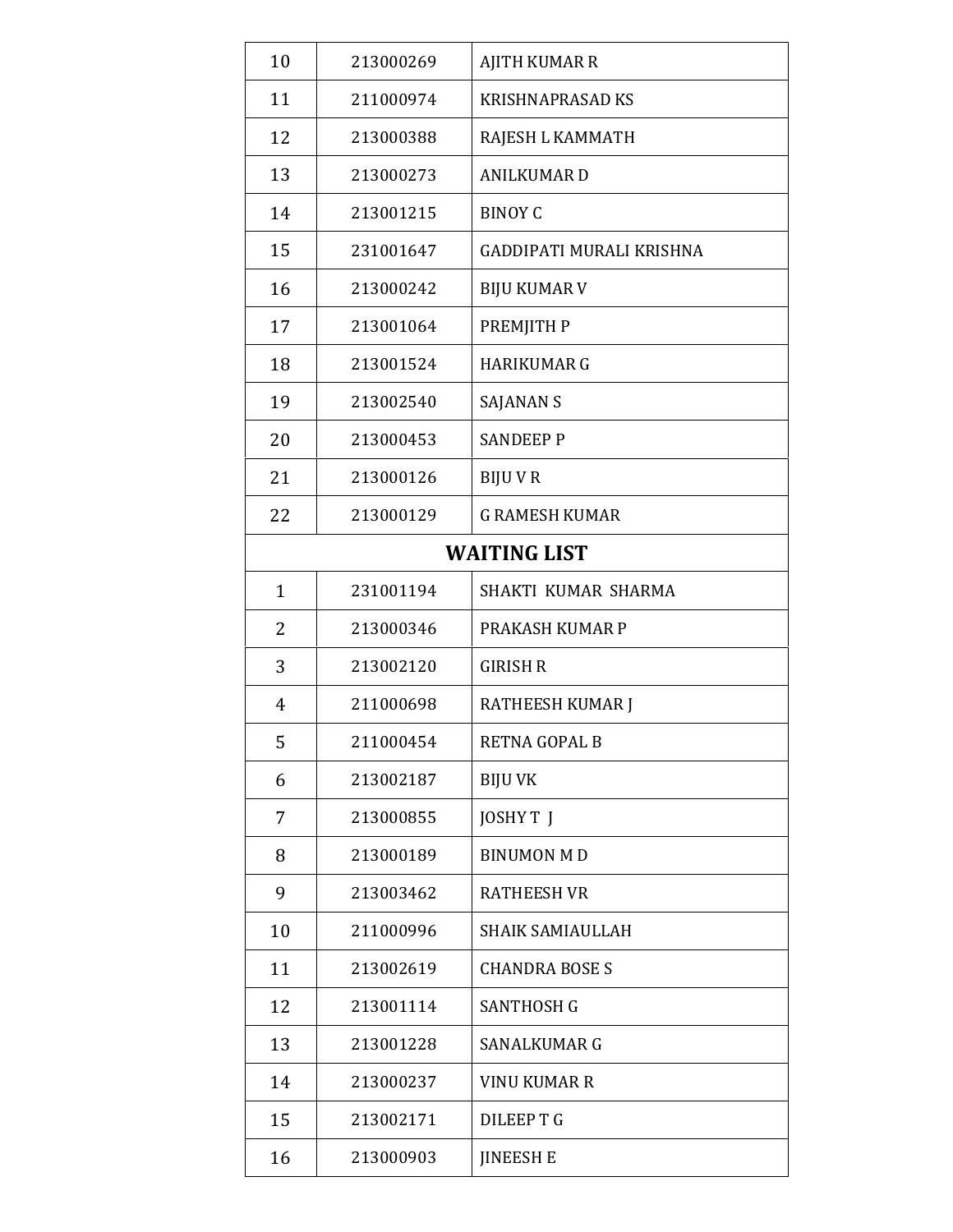| 17<br>213001085 | <b>ANEESH KUMAR R T</b> |
|-----------------|-------------------------|
| 18<br>213000268 | AJAY S                  |
| 19<br>213000066 | ANIL ROOP G             |
| 20<br>213000387 | <b>STEPHEN P</b>        |

## POST NO: 02 HEAVY VEHICLE DRIVER - A OBC PANEL (VALID UPTO 21.02.2020 )

| SL.NO.              | ROLL NO.  | <b>NAME</b>                |
|---------------------|-----------|----------------------------|
| $\mathbf{1}$        | 213000200 | <b>SAJITH S</b>            |
| 2                   | 213001790 | <b>VINEETH NV</b>          |
| 3                   | 213002376 | <b>THANSEERTS</b>          |
| $\overline{4}$      | 213000147 | <b>BRITE RUSSEL A L</b>    |
| 5                   | 213000282 | <b>SANIL KUMAR K S</b>     |
| 6                   | 213001071 | <b>ANIL KUMARDB</b>        |
| 7                   | 213000432 | <b>DINIL K</b>             |
| 8                   | 213000916 | NITHIN D.S.                |
| 9                   | 213000191 | <b>ARUN PS</b>             |
| <b>WAITING LIST</b> |           |                            |
| $\mathbf{1}$        | 213000758 | <b>REJEESH LAL R</b>       |
| $\overline{2}$      | 213000394 | PRAMOD K G                 |
| 3                   | 213002899 | <b>NOUSHAD PH</b>          |
| 4                   | 213001627 | <b>BIMISH K C</b>          |
| 5                   | 213004691 | <b>ABY ISAAC</b>           |
| 6                   | 213000069 | <b>VIPIN DEEP P</b>        |
| 7                   | 213004295 | DIJI P A                   |
| 8                   | 211000477 | M.AMIRTHA RAJ              |
| 9                   | 231001055 | <b>GANDI THRINADHA RAO</b> |
| 10                  | 213002117 | <b>SHYAM PRAKASH.L</b>     |
| 11                  | 231000376 | PATIL RAMRAO BHAURAO       |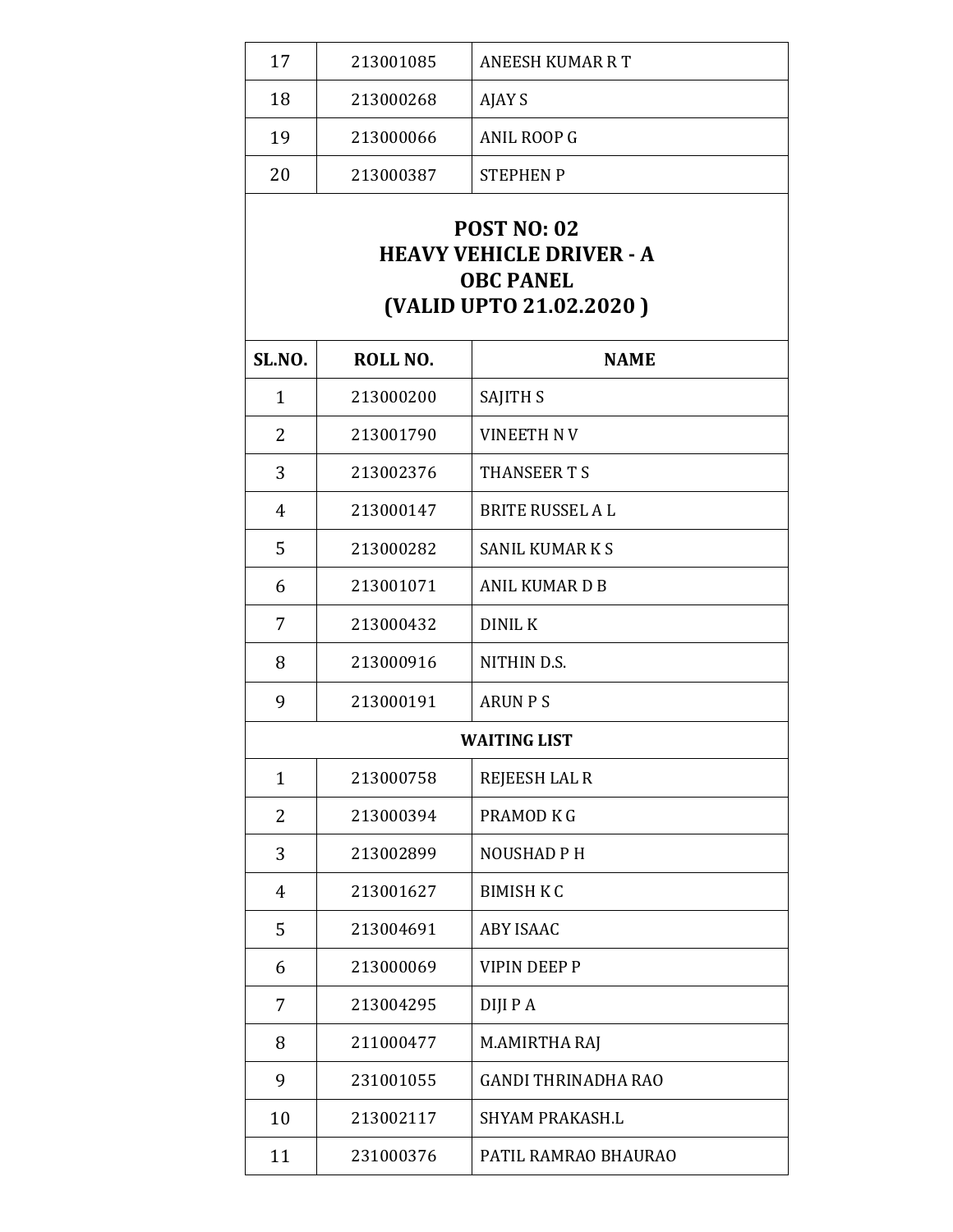| 12 | 213004786 | <b>KRISHNA MOHAN.V</b> |
|----|-----------|------------------------|
| 13 | 213002099 | SHAIJU G               |
| 14 | 213001783 | <b>SHAMEER A</b>       |
| 15 | 213004206 | <b>ANEESH G</b>        |
| 16 | 213001472 | VISAKHAM VASUDHARAN .C |
| 17 | 213000959 | <b>JITHIN P</b>        |
| 18 | 220000253 | <b>KAPIL KUMAR</b>     |
| 19 | 213000642 | <b>MANUT DAS</b>       |
| 20 | 213000136 | <b>RAJESH T R</b>      |
| 21 | 213000406 | <b>RABEESH O B</b>     |
| 22 | 213000398 | <b>AJITH K B</b>       |

# POST NO: 02 HEAVY VEHICLE DRIVER - A OBC EX-SERVICEMEN PANEL (VALID UPTO 21.02.2020 )

| SL.NO.              | ROLL NO.  | <b>NAME</b>             |
|---------------------|-----------|-------------------------|
| 1                   | 211000048 | <b>JEYAKUMAR S</b>      |
| $\overline{2}$      | 213004902 | VIJAYAN K P             |
| 3                   | 213000086 | SHIJU D                 |
| 4                   | 225000756 | THIRUMALESAN A          |
| 5                   | 213004875 | <b>SUCHEENDRAN B</b>    |
| 6                   | 213003336 | <b>SHANOJ KM</b>        |
| 7                   | 213001814 | <b>MURALI.P</b>         |
| <b>WAITING LIST</b> |           |                         |
| $\mathbf{1}$        | 211000698 | <b>RATHEESH KUMAR J</b> |
| $\overline{2}$      | 211000996 | <b>SHAIK SAMIAULLAH</b> |
| 3                   | 213002619 | <b>CHANDRA BOSE S</b>   |
| 4                   | 213000237 | <b>VINU KUMAR R</b>     |
| 5                   | 213000387 | <b>STEPHENP</b>         |
| 6                   | 213000236 | <b>N THALAVAI</b>       |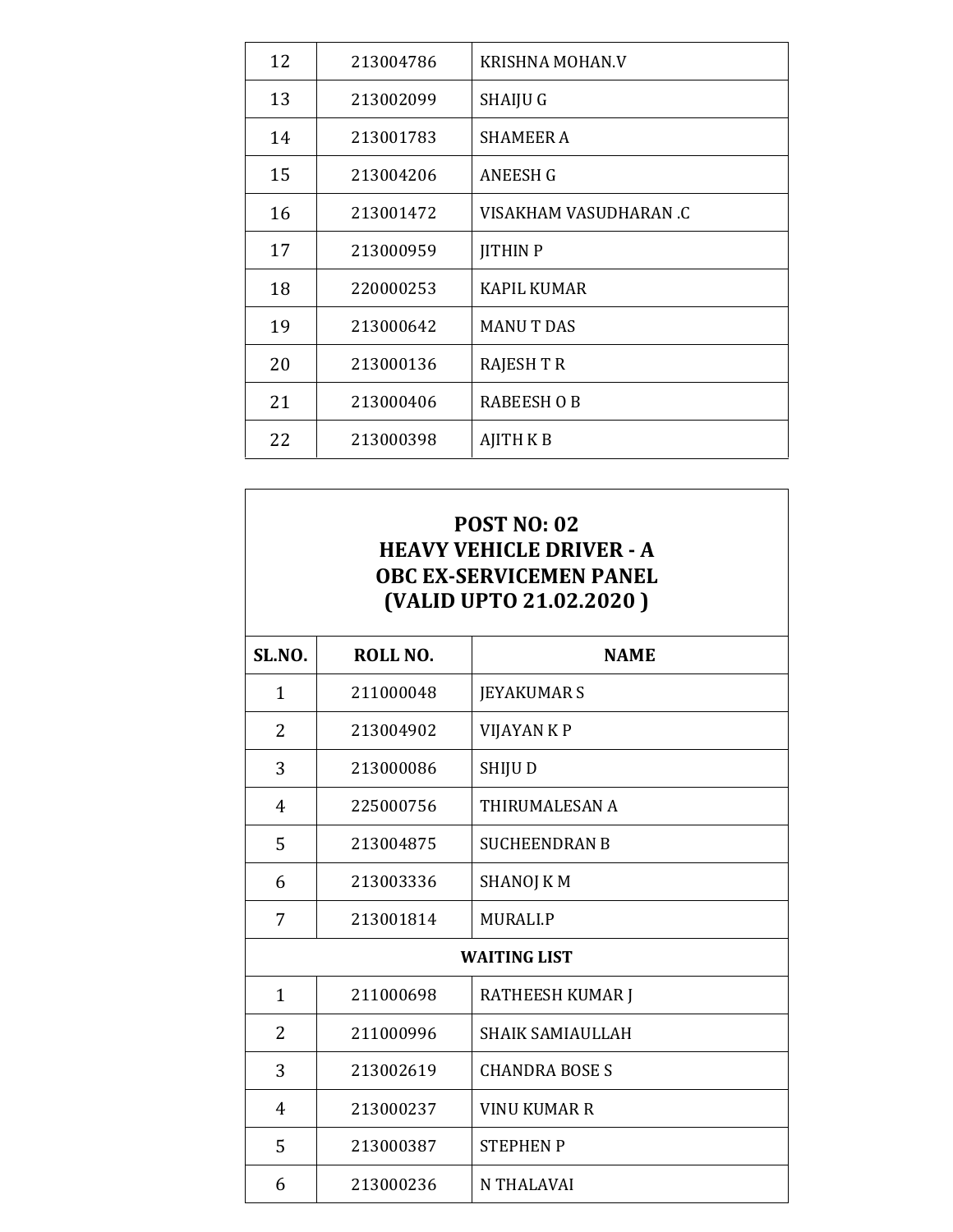| 7  | 213000247 | <b>SUNIL KUMAR VIKRAMAN</b> |
|----|-----------|-----------------------------|
| 8  | 213001394 | RAJILAL S                   |
| 9  | 213000133 | <b>SAJITH P R</b>           |
| 10 | 213000702 | SAJITH KUMAR V V            |
| 11 | 213002357 | PRAMOD K                    |
| 12 | 213001755 | <b>RAJUKUTTAN N</b>         |

| <b>POST NO: 02</b><br><b>HEAVY VEHICLE DRIVER - A</b><br><b>SC PANEL</b><br>(VALID UPTO 21.02.2020) |           |                        |
|-----------------------------------------------------------------------------------------------------|-----------|------------------------|
| SL.NO.                                                                                              | ROLL NO.  | <b>NAME</b>            |
| $\mathbf{1}$                                                                                        | 231001815 | SANTHI KUMAR VALETI    |
| 2                                                                                                   | 213002098 | <b>JAIGANESAN K</b>    |
| 3                                                                                                   | 213004464 | <b>SAMBATH B</b>       |
| $\overline{4}$                                                                                      | 213000973 | <b>ANEESH G R</b>      |
| 5                                                                                                   | 231001666 | <b>MORE AMOL ASHOK</b> |
| <b>WAITING LIST</b>                                                                                 |           |                        |
| $\mathbf{1}$                                                                                        | 213003462 | <b>RATHEESH VR</b>     |
| 2                                                                                                   | 213003834 | AJIKUMAR G             |
| 3                                                                                                   | 213004817 | VINOBAJI K N           |
| 4                                                                                                   | 213001331 | <b>SWAMINATHAN M</b>   |
| 5                                                                                                   | 231000430 | UDAYA KUMAR MADDALA    |
| 6                                                                                                   | 213001169 | <b>JITHUKP</b>         |
| 7                                                                                                   | 213000366 | <b>ANAND</b> J         |
| 8                                                                                                   | 213002030 | SHYJU P K              |
| 9                                                                                                   | 213001738 | <b>SANOOP AK</b>       |
| 10                                                                                                  | 213003974 | <b>MANOJ P</b>         |
| 11                                                                                                  | 213003664 | <b>IYTHRAN K K</b>     |
| 12                                                                                                  | 213002144 | VIJESH T               |